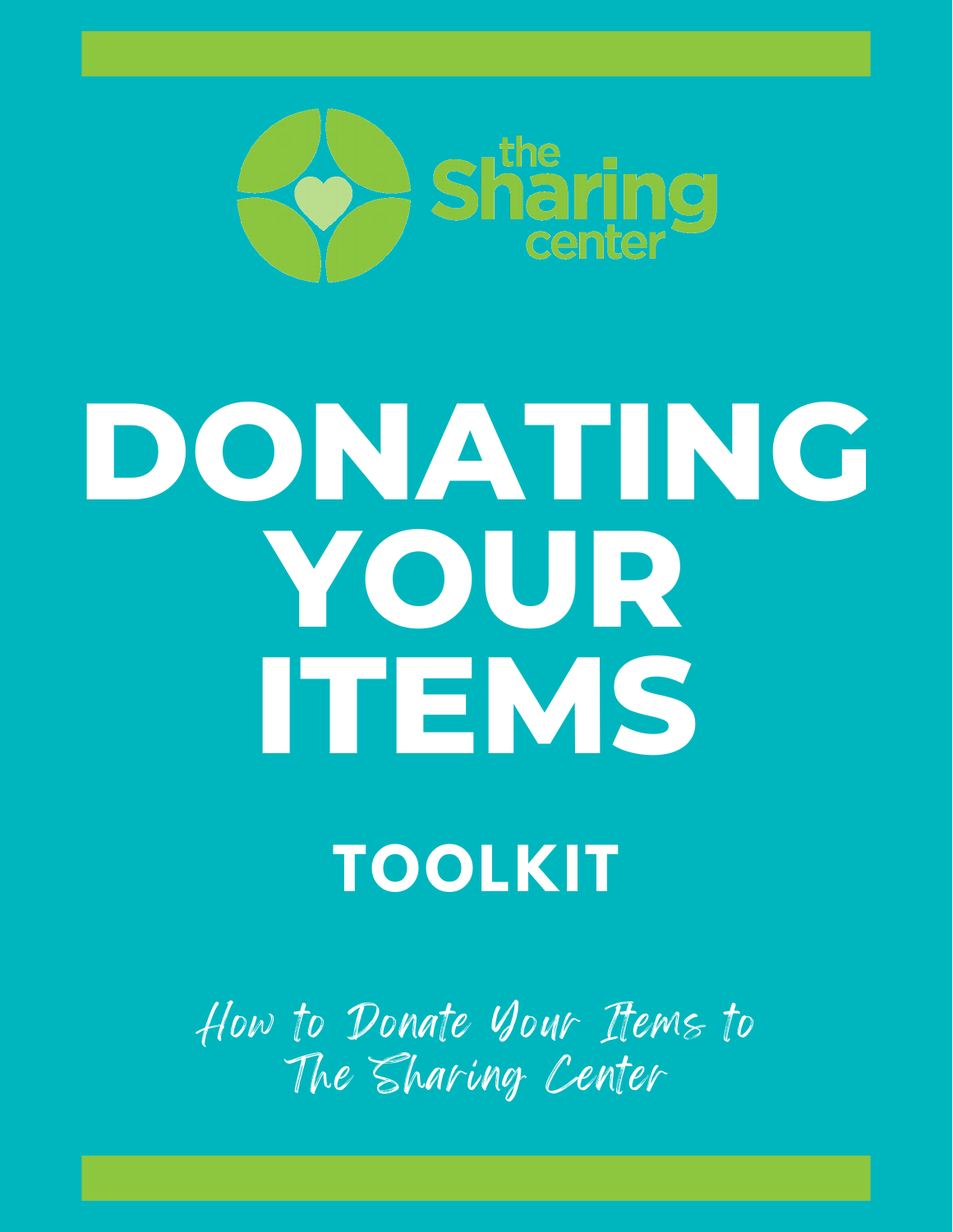**We greatly appreciate your choice to donate to The Sharing Center's Village Shoppes in Seminole County. When you bring your treasures here, you are helping to provide essential resources to those in need. In an effort to best help our staff and volunteers maximize your impact, please use this guide when preparing your items for donation. We are happy to answer any questions by phone or email.**





**MONDAY - SATURDAY 10 A.M. - 4 P.M.**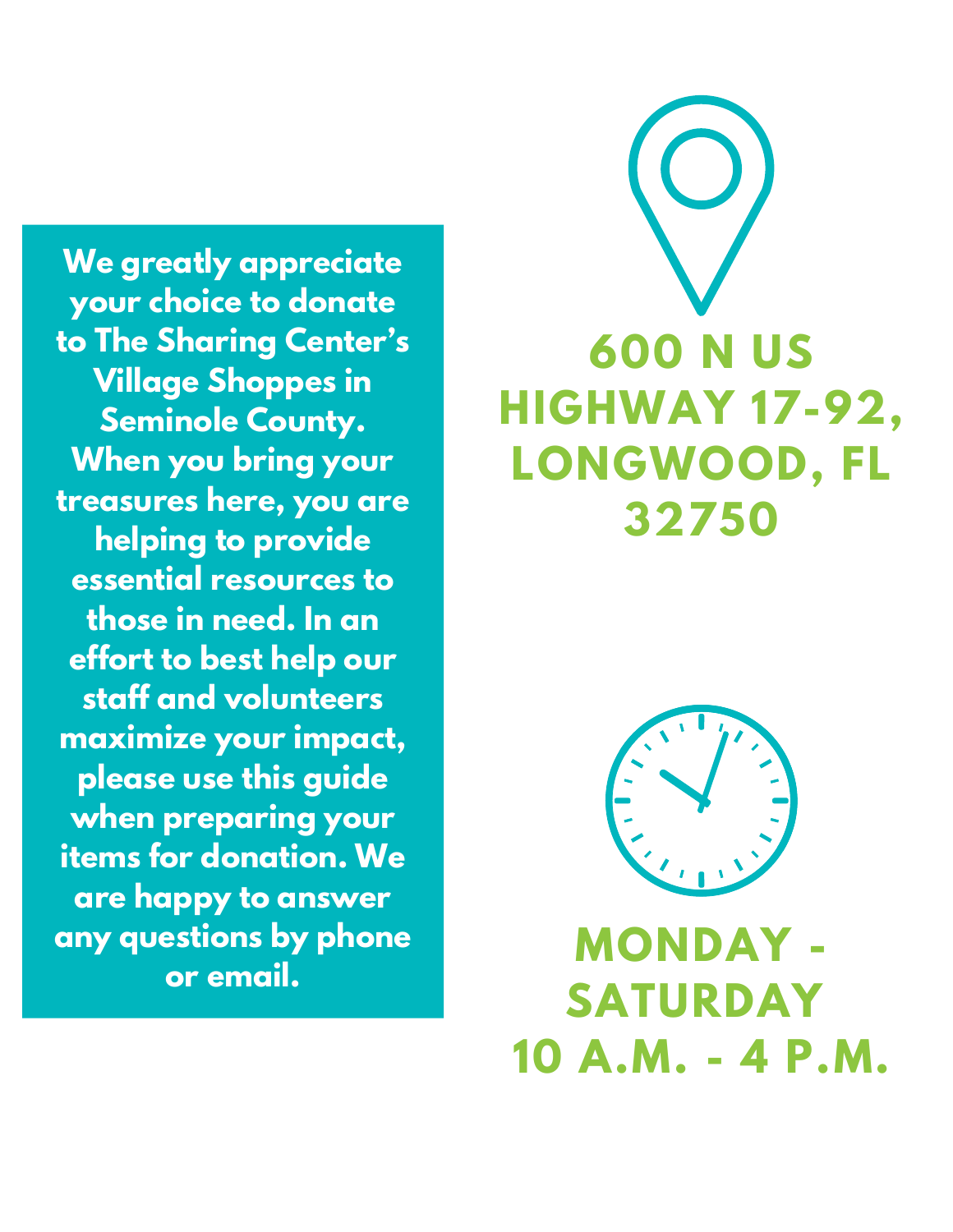#### **General Overview**

- **Items for donation should be in good, usable condition, clean, and dry.**
- **For the health and safety of our staff and volunteers, please limit individual bags or boxes to 30 pounds or less when possible.**
- **Please wrap and label any sharp or jagged edges (i.e. kitchen knives or hedge trimmers)**
- **Please bag clothing separate from other donations.**

#### **Household Items We Are Unable to Accept**

- **Building Materials**
- **Chemicals**
- **Children's Car Seats**
- **Fireworks**
- **Frameless Mirrors**
- **Gasoline, Lamp Oil, or Gas Powered Equipment**
- **Hazardous Materials**
- **Headboards**
- **Insecticides or Other Pest Control Items**
- **King Size Beds**
- **Medicine**
- **Medical Equipment**
- **Recalled Items**
- **Tube TVs**
- **Used Batteries**
- **Used Cosmetics**
- **Used Hygiene or Personal Care Items**
- **Weapons**

#### **Furniture Items We Are Unable to Accept**

- **Armoires**
- **China Cabinets**
- **Cribs Older Than 5 Years**
- **Dining Tables Without Chairs**
- **Hutches**
- **Large Appliances Older Than 10 Years**
- **Large Desks**
- **Large Entertainment Centers**
- **Mattresses & Box Springs**

### **Consider Bringing Any Items We Are Unable to Accept To:**

**Hazardous materials/Chemicals can be taken to Seminole County Transfer Station located at 1950 State Road 419, Longwood, FL 32750.**